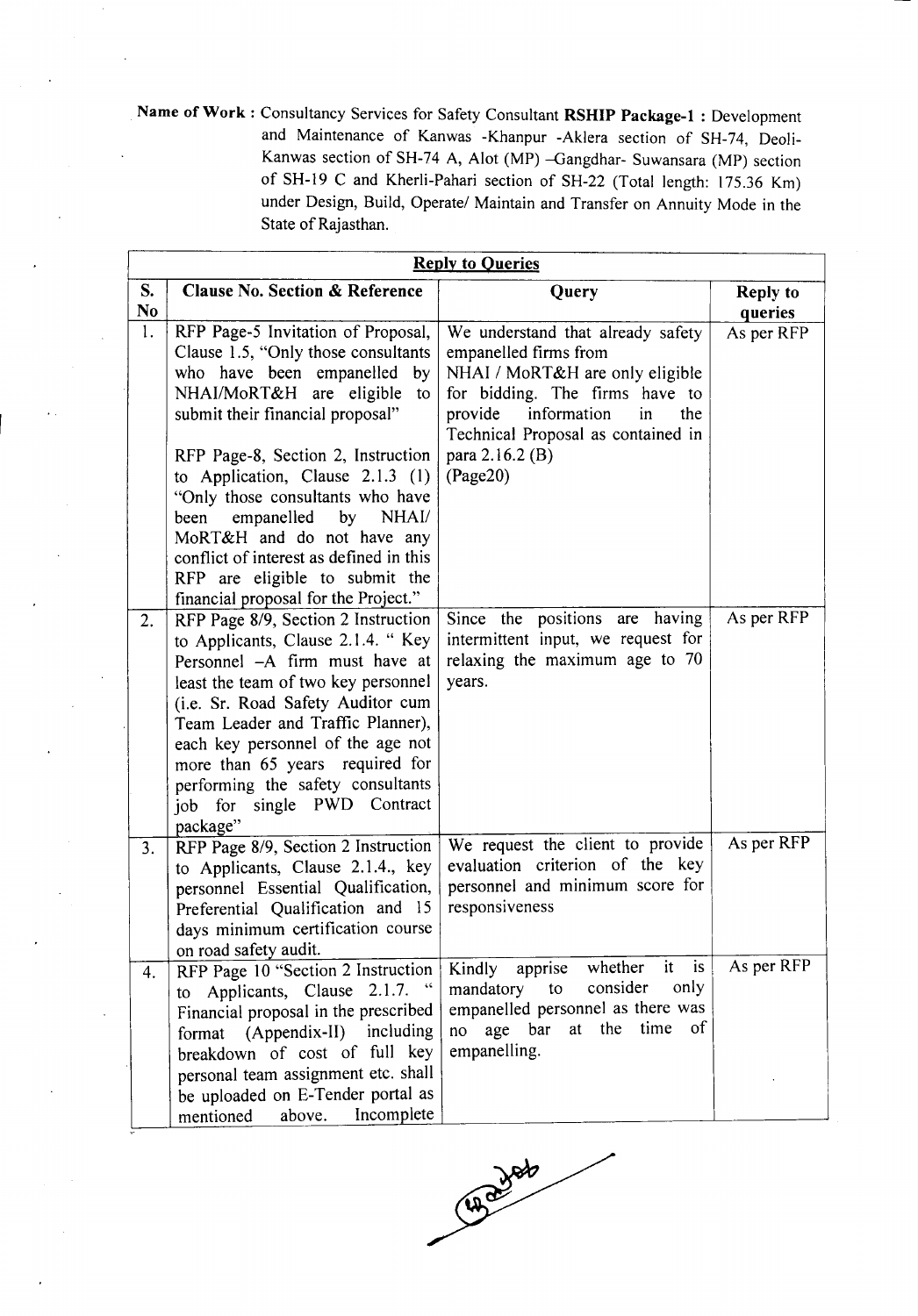|    | submission of financial proposal is        |                                                                         |            |
|----|--------------------------------------------|-------------------------------------------------------------------------|------------|
|    | liable to be reject"                       |                                                                         |            |
|    | RFP Page 44 Appendix II C, Break           |                                                                         |            |
|    | up Cost of Assignment, 1 (A),              |                                                                         |            |
|    | Remuneration of Key Personnel/             |                                                                         |            |
|    | Experts and Support Staff Column           |                                                                         |            |
|    | 4." Whether the Name of Key                |                                                                         |            |
|    | Personnel was<br>included<br>in.           |                                                                         |            |
|    | document for empanelment or not            |                                                                         |            |
|    | ", Column 5, "S.No. of Key                 |                                                                         |            |
|    | Personnel in the List of documents         |                                                                         |            |
|    |                                            |                                                                         |            |
|    | for empanelment"                           |                                                                         |            |
| 5. | REP Page 10, Section 2 Instruction         | It is requested that Sr. Road Safety                                    | As per RFP |
|    | Applicants,<br>Clause<br>2.2.3.<br>to      | Auditor - cum Team Leader may be                                        |            |
|    | "The<br>firm<br>shall<br>Coordinator,      | permitted to act as coordinator.                                        |            |
|    | designate its Senior Technical             |                                                                         |            |
|    | Director or Senior officer or the          |                                                                         |            |
|    | Team Leader who has experience             |                                                                         |            |
|    | in Road /Bridge construction as the        |                                                                         |            |
|    | coordinator for the assignment"            |                                                                         |            |
|    | Coordinator shall be incidental to         |                                                                         |            |
|    | this assignment and no separate            |                                                                         |            |
|    | payment shall be made in this              |                                                                         |            |
|    | regard."                                   |                                                                         |            |
| 6. |                                            | RFP Page 11 Section 2 Instruction (a) Para 2.2.5 stated that the Safety | As per RFP |
|    | Applicants, Clause<br>2.2.5.1,<br>to       | Consultant shall review the sets                                        |            |
|    | Expected Inputs of Experts and             | of drawings/design as and when                                          |            |
|    | L                                          | provided to them by PWD                                                 |            |
|    | Staff."<br>Schedule<br>Support             | during construction period of the                                       |            |
|    | Hence the Safety Consultant shall          | project from safety perspective.                                        |            |
|    | review the set of drawings/designs         | context it is to be<br>In this                                          |            |
|    | as and when provided to them by            |                                                                         |            |
|    | construction<br>PWD during the             | that<br>submitted<br>many                                               |            |
|    | period of the project from safety          | Concessionaire / Their design                                           |            |
|    | perspective. Input of key personnel        | team submit drawings even in                                            |            |
|    | intermittent as per the<br>can be          | bits of even less than 5 to 10 km                                       |            |
|    | However<br>requirement;<br>project         | which is not conducive to proper                                        |            |
|    | bidder will have to indicate the man       | safety auditing. It is therefore                                        |            |
|    | month of personnel with breakup of         | suggested that there must be                                            |            |
|    | cost for each personnel to be              | stipulation to submit drawings of                                       |            |
|    | engaged in the work plan as part of        | minimum length of 25 km                                                 |            |
|    | their financial bid in the prescribed      | stretches so that the highway                                           |            |
|    | format. It may be noted that CVs of        | facility is examined properly for                                       |            |
|    | only those key personnel having            | uniformity<br>and<br>consistency                                        |            |
|    | be<br>will                                 | safety.                                                                 |            |
|    | input<br>intermittent                      | Please specify the time schedule                                        | As per RFP |
|    | considered if the safety consultancy $(b)$ | of delivery of drawings and                                             |            |
|    | assignment on hands as on 7 days           | traffic volume details by the                                           |            |
|    | prior to PDD do not exceed 1(one)          | Concessionaire / PWD to safety                                          |            |
|    |                                            |                                                                         |            |
|    |                                            | consultant.                                                             |            |
|    |                                            |                                                                         |            |

 $\Delta \sim 10^{11}$ 

 $\mathcal{A}^{\mathcal{A}}$ 

 $\frac{1}{\sqrt{2}}$ 

 $\hat{\boldsymbol{\cdot}$ 

 $\overline{\phantom{a}}$ 

 $\frac{1}{2}$ 

 $\mathcal{L}_{\mathrm{eff}}$ 

الأبيد

 $\frac{1}{2}$ 

 $\frac{1}{2}$ 

 $\hat{\boldsymbol{\beta}}$ 

 $\ddot{\phantom{0}}$ 

 $\sim$ 

 $\frac{1}{2}$ 

 $\cdot$ 



 $\sim$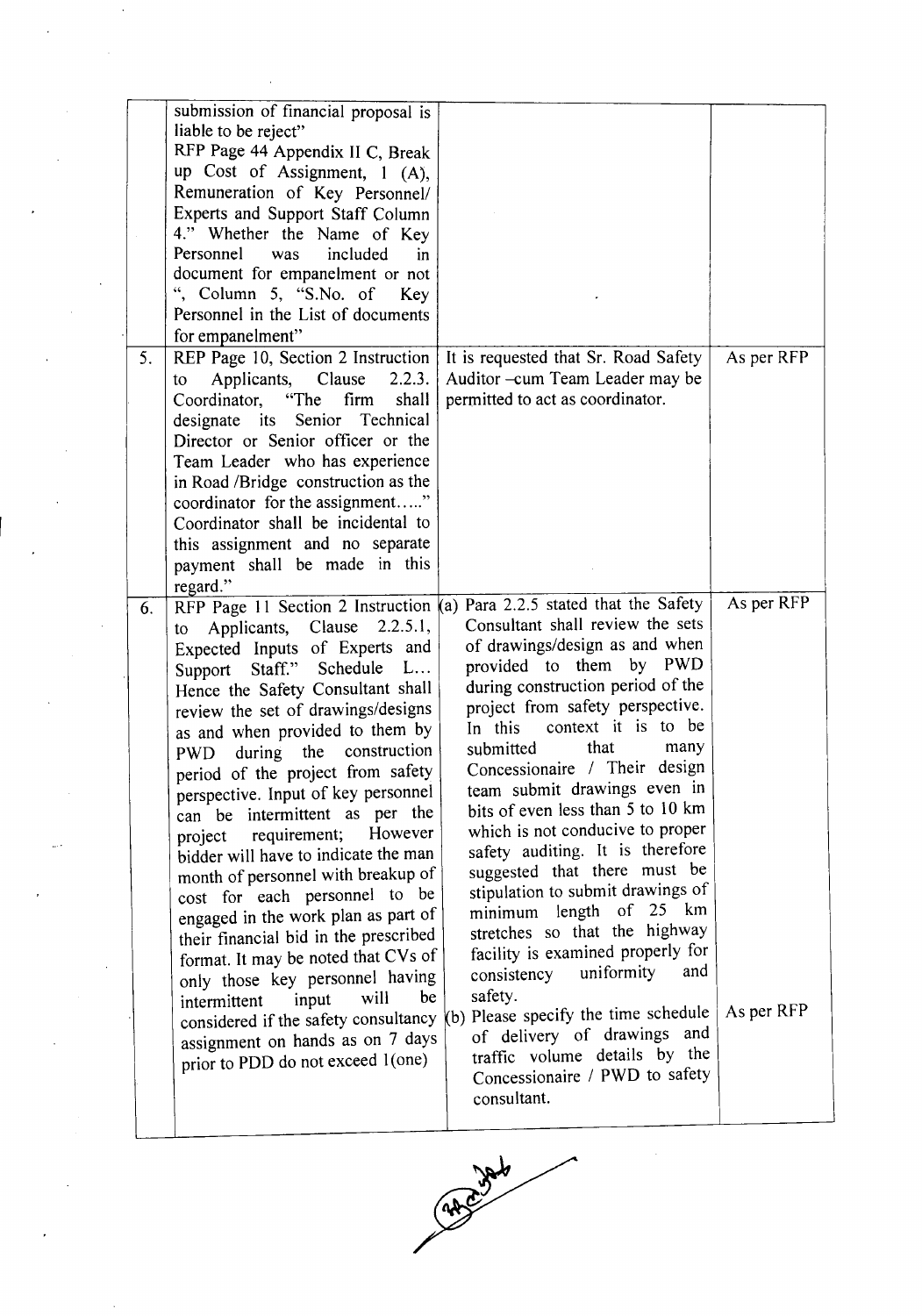|    |                                          | (c) We request that the permissible                     | As per     |
|----|------------------------------------------|---------------------------------------------------------|------------|
|    |                                          | assignments (including as safety                        | Addendum   |
|    |                                          | consultant ) for key personnel                          | No. 1      |
|    |                                          | having intermit tent input on                           |            |
|    |                                          | hands as on 7 days prior to PDD                         |            |
|    |                                          | shall not exceed 6(six) similar to                      |            |
| 7. | RFP Page 11/12, Section                  | NHAI/MoRT&H works.                                      |            |
|    | Instruction to Applicant, Clause         | 2, (a) The total assignment duration                    | As per RFP |
|    | 2.2.6. Deliverables,                     | may<br>be<br>specified<br>for                           |            |
|    |                                          | development stage, construction                         |            |
|    |                                          | stage and maintenance stage.                            |            |
|    |                                          | (b) It is difficult to obtain Data / FIR                |            |
|    |                                          | copies for Police Stations within                       |            |
|    |                                          | one month from commencement                             |            |
|    |                                          | of services and Black Spot                              |            |
|    |                                          | identification. Please consider to                      |            |
|    |                                          | increase the<br>duration<br>$\overline{\text{to}}$<br>3 |            |
|    |                                          | Months.                                                 |            |
| 8. | RFP Page 19 Section 2 Clause             | We understand that undertaking                          |            |
|    | 2.15.2 Financial Proposal (i) All the    | survey work and Geo-technical                           | As per RFP |
|    | costs<br>associated<br>with<br>the       | investigations do not form part of                      |            |
|    | assignment shall be included in the      | the scope of work of Safety                             |            |
|    | Financial Proposal. These shall          | Consultancy.                                            |            |
|    | normally cover remuneration for all      |                                                         |            |
|    | the<br>Personnel (Expatriate<br>and      |                                                         |            |
|    | Resident, in the field, office etc.)     |                                                         |            |
|    | accommodation,<br>air<br>fare,           |                                                         |            |
|    | equipment, printing of documents,        |                                                         |            |
|    | surveys, geo-technical investigation     |                                                         |            |
|    | etc. The total amount indicated in       |                                                         |            |
|    | the Financial Proposal shall be          |                                                         |            |
|    | without any condition attached or        |                                                         |            |
|    | subject to any assumption, and shall     |                                                         |            |
|    | be final and binding. In case any        |                                                         |            |
|    | assumption<br>condition<br>or<br>is      |                                                         |            |
|    | indicated in the Financial Proposal,     |                                                         |            |
|    | considered<br>shall<br>be<br>non-<br>it. |                                                         |            |
|    | liable<br>to be                          |                                                         |            |
|    | responsive and                           |                                                         |            |
|    | rejected.                                |                                                         |            |
| 9. | RFP Page 23 Section 2 Clause 2.26        | We request indemnification limited                      | As per RFP |
|    | Indemnity "The Consultant shall,         | to the value of the agreement.                          |            |
|    | subject to the provisions of the         |                                                         |            |
|    | the<br>indemnify<br>Agreement,           |                                                         |            |
|    | not<br>Authority<br>for<br>amount<br>an  |                                                         |            |
|    | exceeding 3(three) times the value       |                                                         |            |
|    | of the Agreement for any direct loss     |                                                         |            |
|    | or damage that is caused due to any      |                                                         |            |
|    | deficiency in services."                 |                                                         |            |
|    |                                          |                                                         |            |
|    |                                          |                                                         |            |

Roads Valo